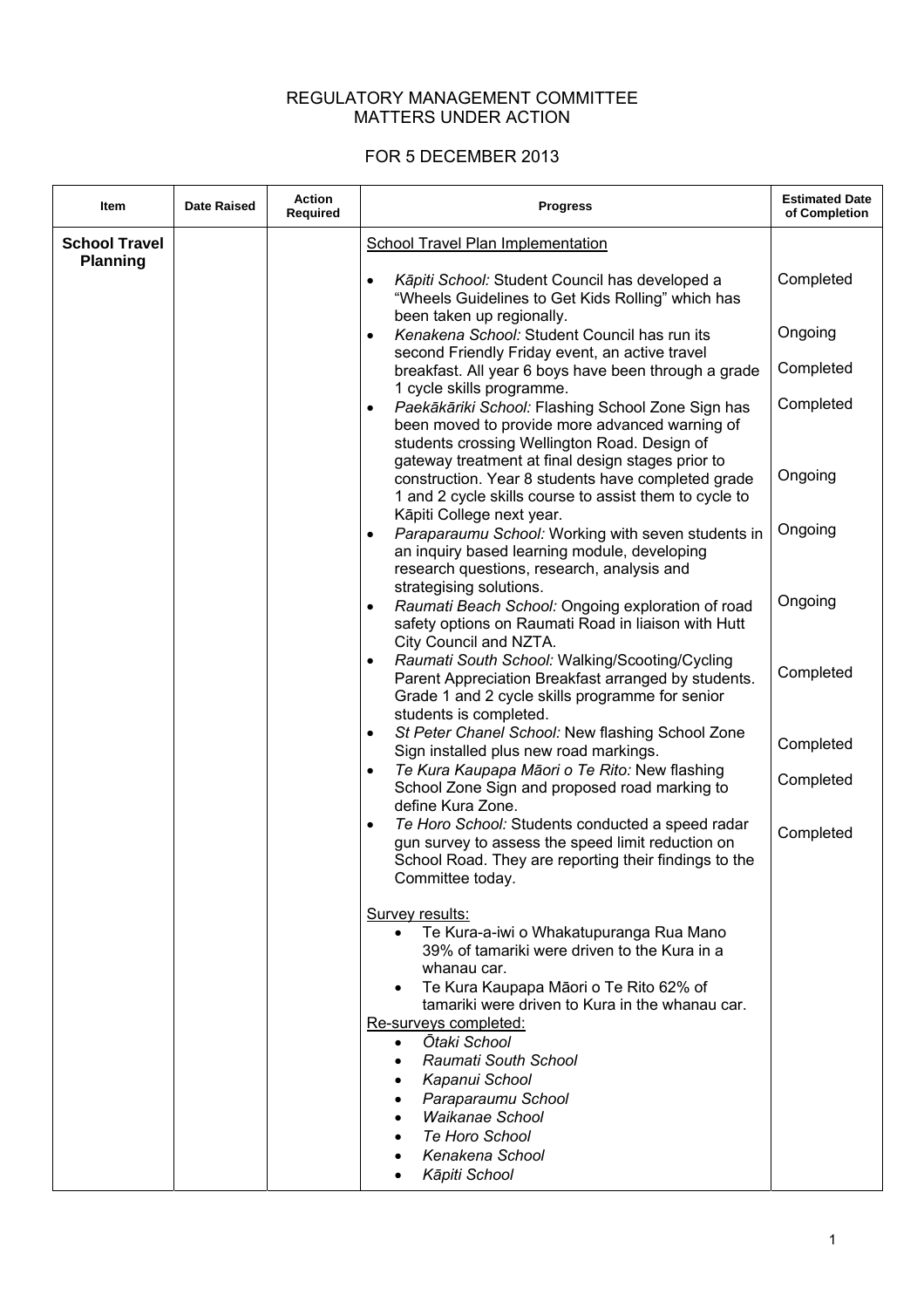| Item                               | <b>Date Raised</b> | Action<br>Required                                                             | <b>Progress</b>                                                                                                                                                                                                                                                                                                                                                                                                                                                                                                                                                                                                                                                                                              | <b>Estimated Date</b><br>of Completion |
|------------------------------------|--------------------|--------------------------------------------------------------------------------|--------------------------------------------------------------------------------------------------------------------------------------------------------------------------------------------------------------------------------------------------------------------------------------------------------------------------------------------------------------------------------------------------------------------------------------------------------------------------------------------------------------------------------------------------------------------------------------------------------------------------------------------------------------------------------------------------------------|----------------------------------------|
| <b>Road Safety</b>                 |                    |                                                                                | <b>Child Restraint Law Change</b><br>The Kapiti Coast District Council and Plunket had two<br>days in Coastlands Mall, advising the public about the<br>new law change to Child Restraints. This was well<br>received, with a lot queries.<br>Following this we also checked child restraints 3<br>mornings the week of the 11 <sup>th</sup> . No issues we found.                                                                                                                                                                                                                                                                                                                                           |                                        |
|                                    |                    |                                                                                | <b>Motorcycling Training</b><br>The Council is organising a Motorcycling Training day for<br>14 December 2013 to be held at Southwards. This course<br>is now full so have secured another date in March. A<br>display regarding safe motorcycling is in the foyer of the<br>Civic Building.<br>Road Patrol Celebration                                                                                                                                                                                                                                                                                                                                                                                      |                                        |
|                                    |                    |                                                                                | The annual Road Patrol Celebration and Parade is to<br>held on the 2 <sup>nd</sup> December. Mayor Church will attend this<br>to award the winning cup for the school with the winning<br>patrol.<br><b>Plunket Day</b><br>On the 28 <sup>th</sup> November Kapiti Coast District Council and<br>Plunket will hold "Plunket Day" We encourage everyone<br>who transports children, to come in so we can check                                                                                                                                                                                                                                                                                                |                                        |
|                                    |                    |                                                                                | carseats and install bolts free of charge. This will be the<br>forth time this year that this has been held.                                                                                                                                                                                                                                                                                                                                                                                                                                                                                                                                                                                                 |                                        |
| <b>District Plan</b>               |                    | <u>District</u><br><u>Plan</u><br>Changes<br>District<br>Plan<br><b>Review</b> | In Appeals<br>Wharemauku Precinct (public plan change 72A) - two<br>appeals outstanding. A Hearing was held for one appeal<br>on 29 October 2013 – the outcome is pending.<br>Pre-hearing process meetings ("A proposed new<br>approach") for Chapter 3 (Natural Environment) and<br>Chapter 7 (Rural Environment) submitters were held on<br>Tuesday evening 19 November and Saturday morning 23<br>November 2013. A small group will be working with<br>Council staff to develop a process to move forward.<br>Meetings will continue between now and mid-February<br>2014.<br>Independent reviewers have been appointed to review<br>the PDP with results expected with Council in late<br>February 2014. |                                        |
| <b>Resource</b><br><b>Consents</b> |                    |                                                                                | <b>Appeals</b><br>There are currently no Appeals to the Environment Court.<br><b>Notified Applications</b>                                                                                                                                                                                                                                                                                                                                                                                                                                                                                                                                                                                                   |                                        |